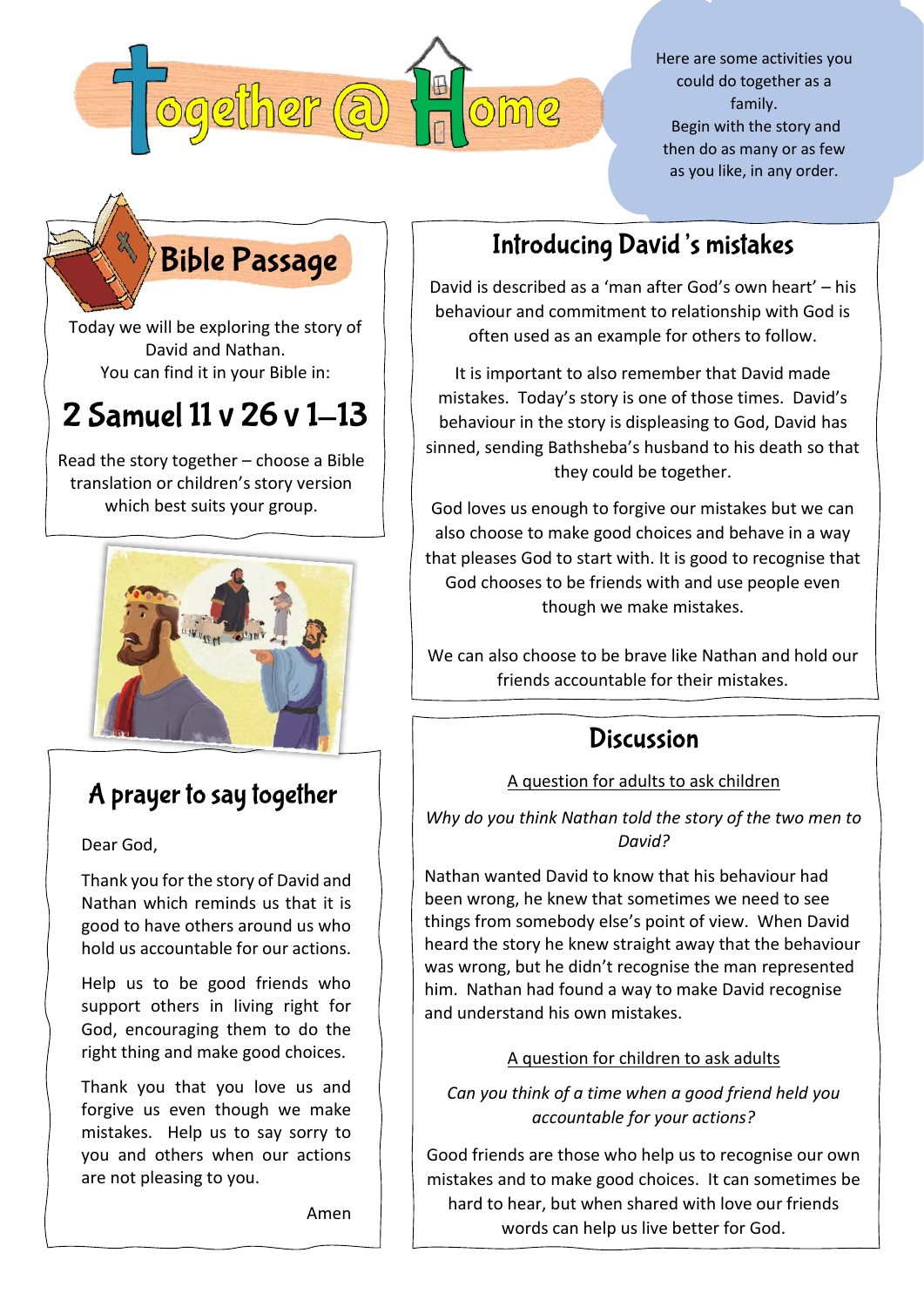## A verse to remember

## **Psalm 51 v 10** Create in me a pure heart, God, and make my spirit right again.

This verse comes from a psalm that David wrote after Nathan spoke to him. Why not read the whole psalm together, what feelings and emotions is David feeling about what he has done?

Try to learn this verse together, you could come up with some actions to help you remember it or decorate the verse on a piece of paper or card together and put it up somewhere to remind you of it through the week.

## **Family Activity 1**

The story that Nathan told to David was all about a man taking something that didn't belong to him just like David had done.

**Play a 'Kim's game' together** – you will need a tray of random items from around the house and a towel or cloth to cover them with. Everybody tries to remember all the items on the tray. They are then covered with the cloth and one item removed from underneath while nobody can see.

Take it in turns to be the person who takes something away. Everybody must then try to work out which item is missing.

## **Active Prayer**

#### Proverbs 27 v 17

As iron sharpens iron, so people can improve each other.

This verse from Proverbs reminds us that we can all help one another to live for God and be better people. For this prayer activity you will need a pile of metal spoons (they are safer than something sharp!)

Make a heap of spoons and take it in turns to remove a spoon from the pile. Can you remove a spoon gently without moving any of the others? Once you have a spoon pick one of these topics to guide your prayer.

- $S$  saying sorry
- $P$  praise
- $O$  others
- $0$  ourselves
- $N needs$



# **Family Activity 2**

Nathan knew that David had once been a shepherd, it is probably why he chose a story which included somebody who owned sheep. David would have understood how precious the lamb was to the man in the story.

#### **Hide and sheep**

One person is the shepherd and must wear a blindfold. Everybody else in the room is a sheep. The sheep must move around the room making baa-ing noises and the shepherd should try to catch them!



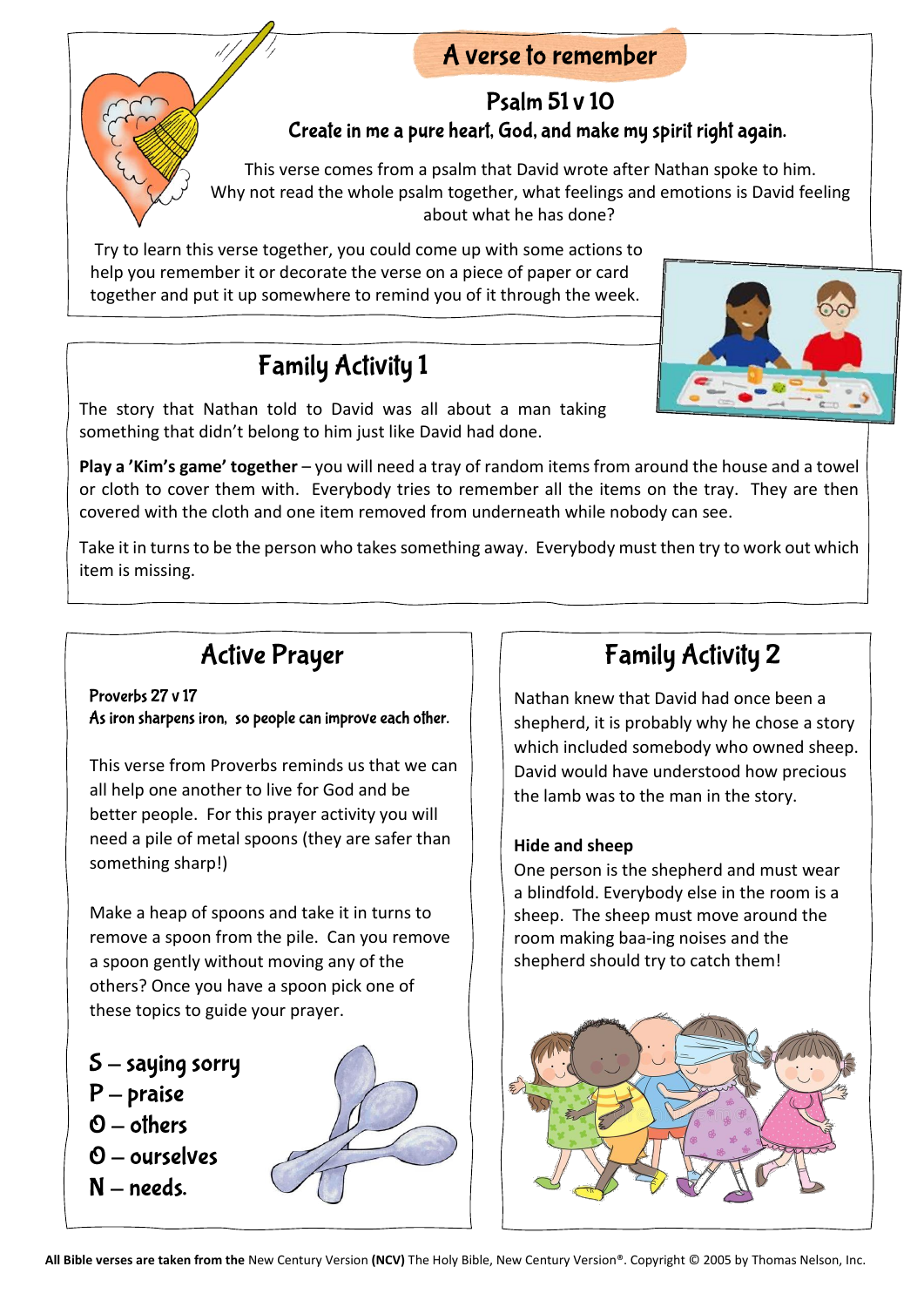